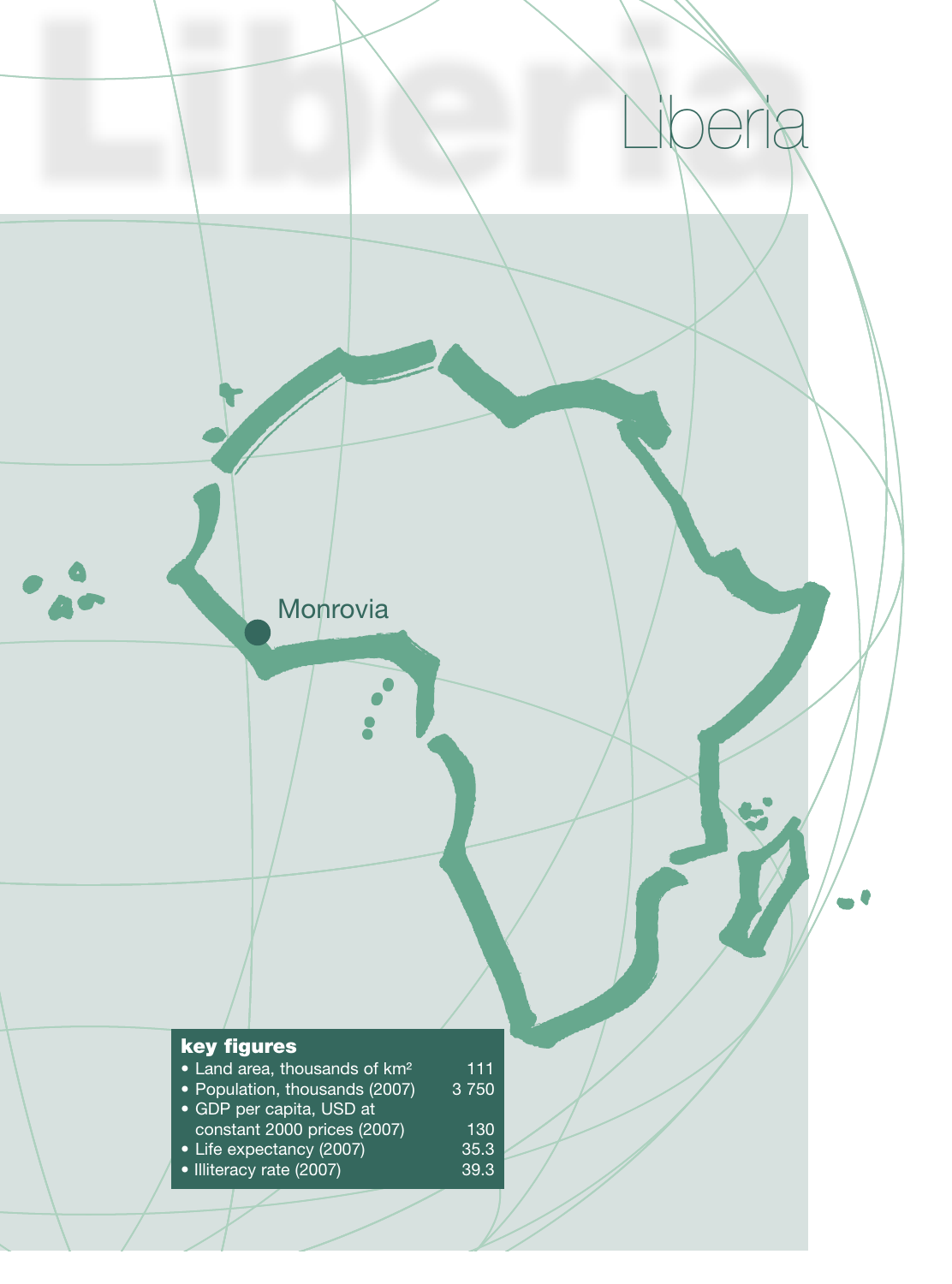# Liberia

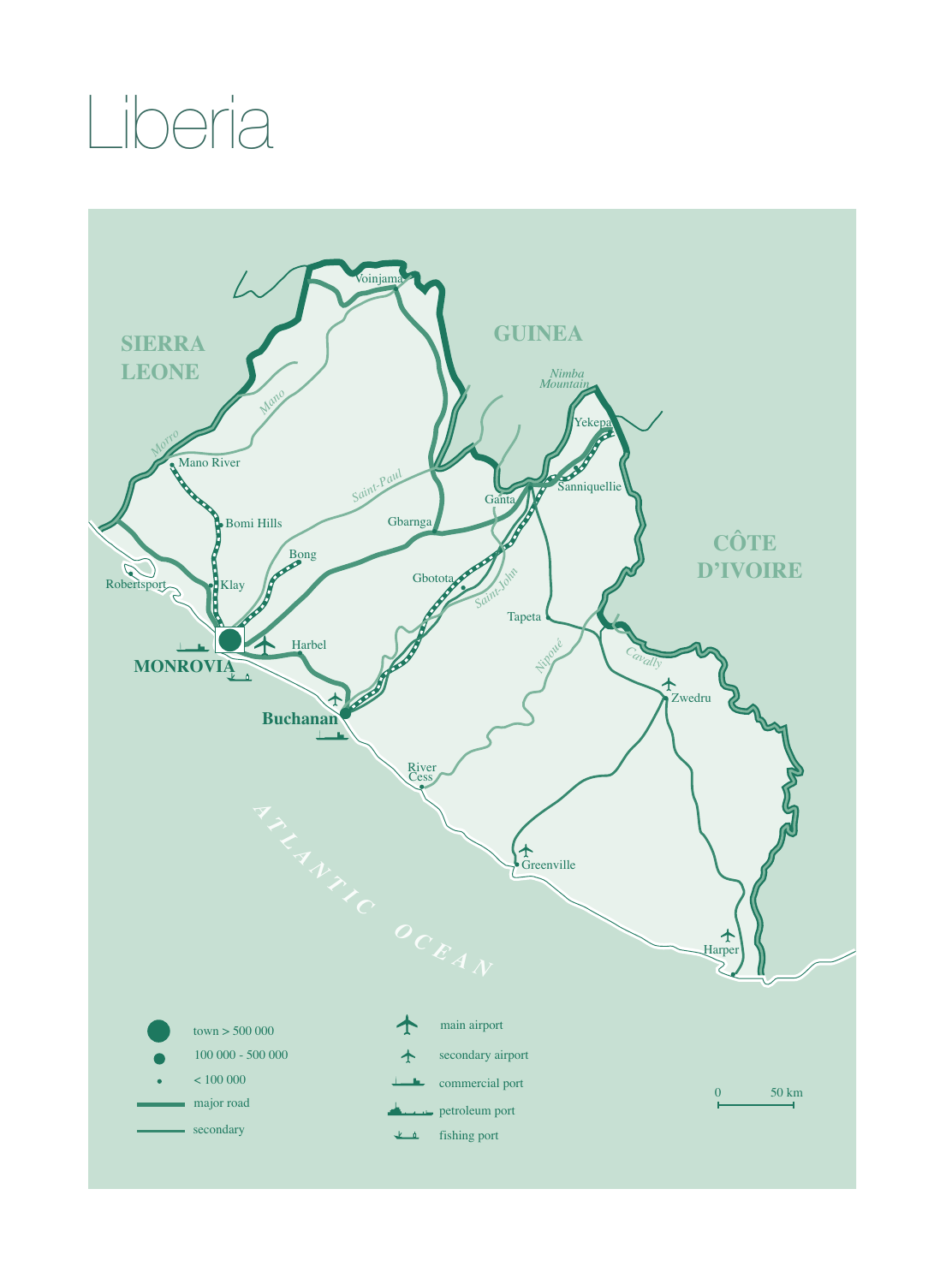**L**IBERIA IS <sup>A</sup> FRAGILE STATE UNDERGOING <sup>a</sup> postconflict transformation with the assistance of the international community, which has deployed peacekeepers and police personnel to support the stability of the country's political and security situation. Within the constraints of several war-induced impediments, including a collapsed infrastructure, degraded institutional capacity and loss of experienced and skilled manpower, the economy has rebounded strongly following the cessation of conflict. Real GDP growth has risen strongly since 2004, reaching an estimated 8.0 per cent in 2007. As a consequence of the gradual improvement in security in rural areas agricultural production has revived, and there has been

a resumption of mining and forestry activity. Real GDP growth is projected to rise to 9.2 per cent in 2008 and further to 11.0 per cent in 2009.

Economic management is also improving in response to

**The economy is showing signs of modest recovery after years of civil conflict.**

reforms. The recovery of economic activity is taking place within a stable inflation environment. Government revenue is increasing, although the domestic tax effort still remains low and poses a challenge for further reforms. A key challenge is the deteriorating current account. Although export volumes are expected to rebound, more needs to be done to compensate for the larger share of imports in the economy that is the





Source: IMF and domestic authorities' data; estimates (e) and projections (p) based on authors' calculations.

on authors' calculations.<br>StatLink ‱rg http://*dx.doi.org*/10.1787/316516766645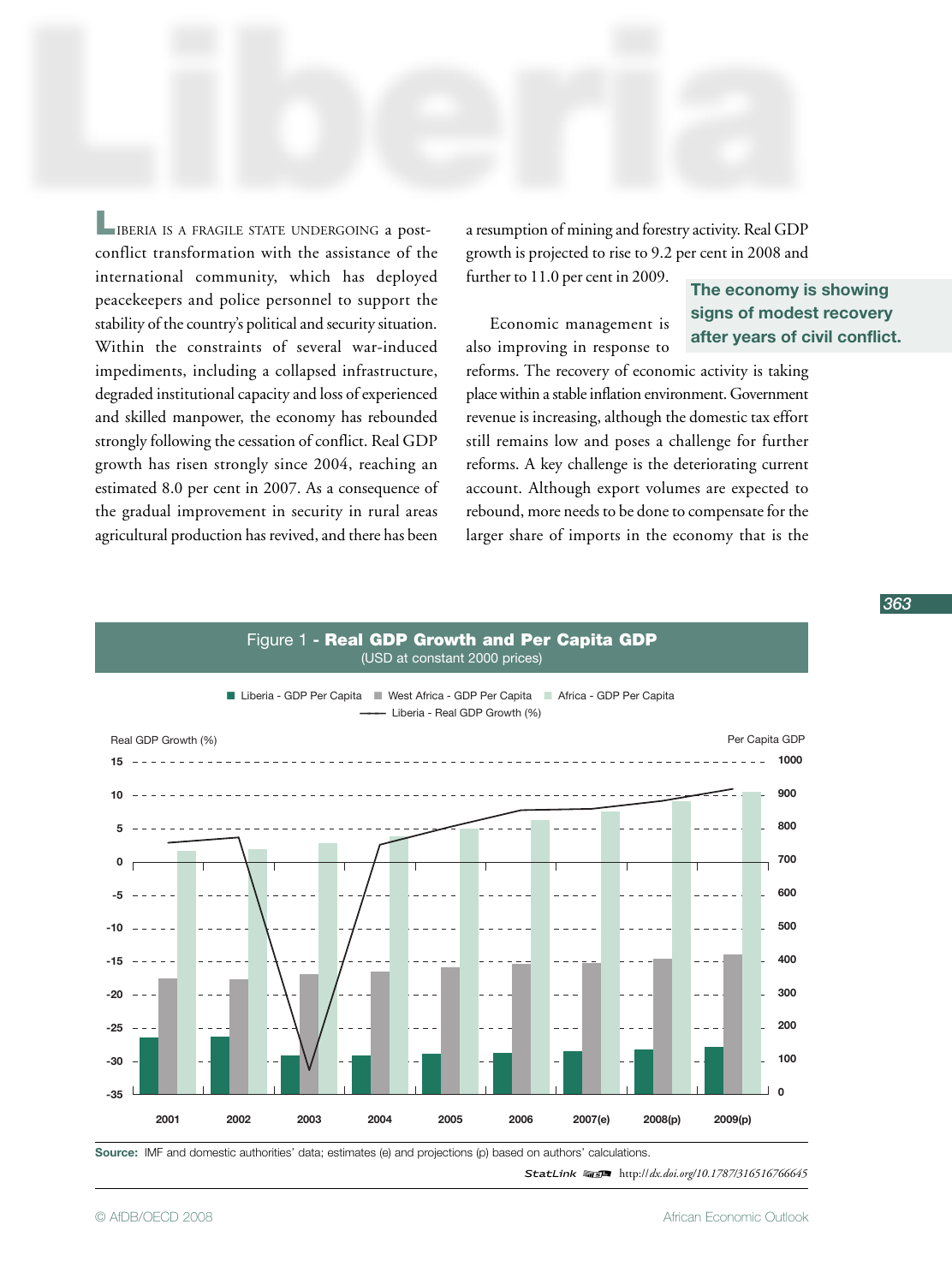reason behind the deteriorating current account. The government's efforts on governance are laudable, but still more needs to be done on the "Very Weak" indicators, including corruption, that have historically driven conflict in the country. Besides, Liberia's poverty and social situation continues to remain dire, and to require more concerted effort at improving health and education, especially technical-skills and vocational training.

## **Recent Economic Developments**

The Liberian government is pursuing a Governance and Economic Management Assistance Program (GEMAP), signed by the National Transitional Government of Liberia (NTGL) and development partners in September 2005, and adopted in early 2006. This programme was derived in response to the years of civil conflict that saw the collapse of the country's main productive sectors. In pursuit of its economic revitalisation programmes, the government also agreed with the IMF on a Staff Monitored Program (SMP) in early 2006, and achieved most of its objectives. Agreement was also reached on an SMP for 2007, which aims to continue progress in strengthening public financial management and the domestic financial sector, and in implementing the government's anti-corruption and domestic debt resolution strategies.

The World Bank is leading the donor community in core areas of expertise — economic governance, community-driven development and infrastructure rehabilitation. In support of these, the Bank has maintained a consistent and selective engagement and has mobilised significant funding and technical capacity to support the programme.

The main pillars of the GEMAP have been maintained in the preparation of an Interim Poverty Reduction Strategy (I-PRS), which was finalised in January 2007. The I-PRS focuses on: maintaining security and building peace; improving governance and the rule of law; revitalising the economy; and rebuilding infrastructure and beginning to get basic services up and running. The government intends to

start preparations of a full PRS, which is expected to be finalised by mid-2008.

Under the GEMAP, the economy has shown modest signs of recovery. The incomplete national accounts data available suggest that, following the cessation of conflict, theeconomy stabilised and began to rebound. After having declined by over 30 per cent in 2003, real GDP increased by 2.6 per cent in 2004 and by 5.3 per cent in 2005 in response to post-civil war construction, supported by large contributions from the donor community which were especially geared to the social services sector and the reconstruction of basic infrastructure. In 2006, real GDP growth reached 7.8 per cent, reflecting the gradual improvements in security in rural areas and in construction. Real GDP growth is estimated at 8.0 per cent in 2007, mostly driven by construction, the recovery in the agricultural sector, and donorfunded expenditures in the country. Growth is projected to reach about 9.2 per cent in 2008 and to rise to 11.0 per cent in 2009, buoyed by a revival of the mining, forestry and agricultural sectors.

The mainstay of the Liberian economy is agriculture*,* which contributed about 68.9 per cent of aggregate GDP in 2006. Agriculture is thus a major component of economic revitalisation. Growth in the agricultural sector is led by the production of rubber and timber. Agriculture is the primary source of livelihood for the majority of the population. Recovery has been quicker in the commercial plantation sector, with the high prices of rubber and oil palm on the international market spurring investment. However, the scarce resources available to smallholders and a poor transportation network hamper their ability to get products to market.The agricultural sector also suffers from low productivity, as technology has remained virtually stagnant for decades. This has been compounded by Liberia's dual land tenure system, formal and customary, which seriously restricts land ownership by both Liberians and foreigners. The seriousness of the situation is underlined by the fact that the unequal distribution and limited access to land contributed significantly to the escalation of the civil conflict.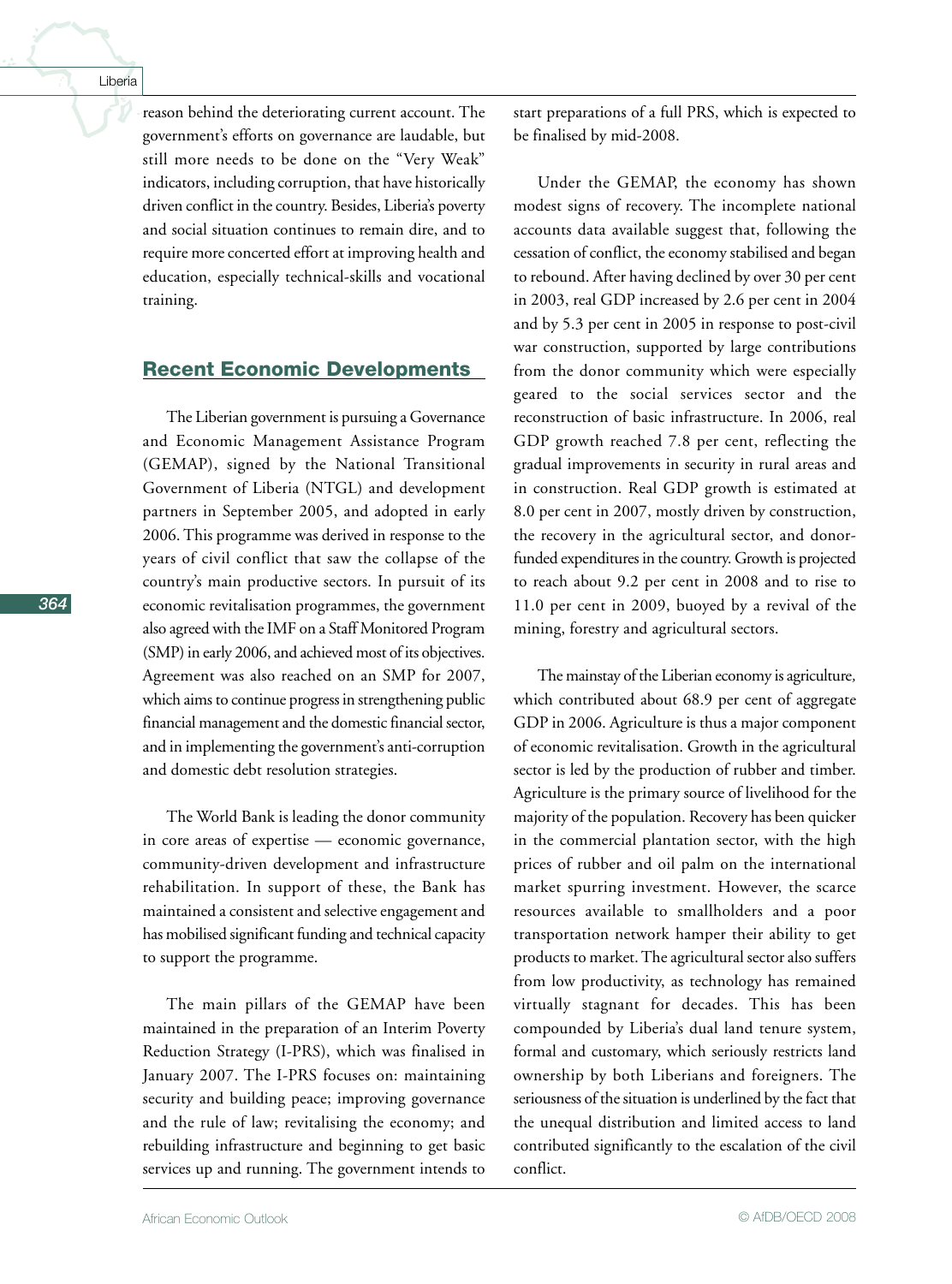

**Source:** Authors' estimates based on IMF and Central Statistical Office data.

12 http://*[dx.doi.org/10.1787/317766550687](http://dx.doi.org/10.1787/317766550687)*

The government has embarked on an Agricultural Sector Review under the GEMAP to address some of the issues. Efforts are being made to increase yields and produce key cash and export crops, both in the smallholder and commercial plantation sectors. Other measures being implemented include: support for improved value chains, including more efficient supply chains; providing more opportunity for added value and for off-farm employment; and building the capacity of the Ministry of Agriculture and other institutions to implement policies and monitor outcomes in the sector.

Liberia's natural resources are a significant potential source of economic growth. The mineral sector in particular has enormous potential. Prior to the conflict, the mineral sector accounted for 25 per cent of GDP. However, mining recorded an extremely small share of only 0.1 per cent of GDP in 2004/05. In 2006, the sector virtually did not contribute to total GDP. Although the UN Security Council removed the embargo on Liberia diamond exports, the output of precious stones (gold and diamonds) has not significantly resumed. The government has begun to improve the regulatory framework of the mining sector. Work has already begun on a national mineral policy, a new legal framework for the sector, and an updated cadastral system. In recognition of the government's efforts to fulfil Kimberley Process requirements, the UN Security Council lifted sanctions on diamonds in April 2007. Forestry reforms being undertaken include the establishment of a protective area network to cover at least 10 per cent of forested areas.

| <b>Table 1 - Demand Composition</b> |                                              |         |                               |         |         |                                                  |         |               |  |
|-------------------------------------|----------------------------------------------|---------|-------------------------------|---------|---------|--------------------------------------------------|---------|---------------|--|
|                                     | <b>Percentage of GDP</b><br>(current prices) |         | Percentage changes,<br>volume |         |         | <b>Contribution to real</b><br><b>GDP</b> growth |         |               |  |
|                                     | 1999                                         | 2006    | 2007(e)                       | 2008(p) | 2009(p) | 2007(e)                                          | 2008(p) | 2009(p)       |  |
| <b>Gross capital formation</b>      | 31.2                                         | 43.4    | 9.5                           | 9.1     | 8.8     | 5.9                                              | 5.7     | $5.5^{\circ}$ |  |
| Public                              | 16.9                                         | 5.7     | 26.0                          | 24.0    | 20.0    | 2.1                                              | 2.3     | 2.2           |  |
| Private                             | 14.3                                         | 37.7    | 7.0                           | 6.5     | 6.5     | 3.8                                              | 3.5     | 3.4           |  |
| <b>Consumption</b>                  | 97.8                                         | 111.0   | 5.2                           | 2.8     | 4.8     | 6.0                                              | 3.2     | 5.1           |  |
| Public                              | 18.8                                         | 11.8    | 13.3                          | 10.1    | 9.8     | 1.9                                              | 1.5     | 1.5           |  |
| Private                             | 79.0                                         | 99.1    | 4.0                           | 1.7     | 3.9     | 4.1                                              | 1.7     | 3.5           |  |
| <b>External demand</b>              | $-28.9$                                      | $-54.4$ |                               |         |         | $-3.9$                                           | 0.2     | 0.5           |  |
| Exports                             | 39.4                                         | 35.5    | 9.8                           | 14.5    | 14.6    | 3.8                                              | 5.8     | 6.1           |  |
| Imports                             | $-68.3$                                      | $-89.9$ | 6.6                           | 4.8     | 5.1     | $-7.7$                                           | $-5.5$  | $-5.6$        |  |
| <b>Real GDP growth</b>              |                                              |         |                               |         |         | 8.0                                              | 9.2     | 11.0          |  |

**Source:** Office of National Statistics data; estimates (e) and projections (p) based on authors' calculations.

12 http://*[dx.doi.org/10.1787/321227857564](http://dx.doi.org/10.1787/321227857564)*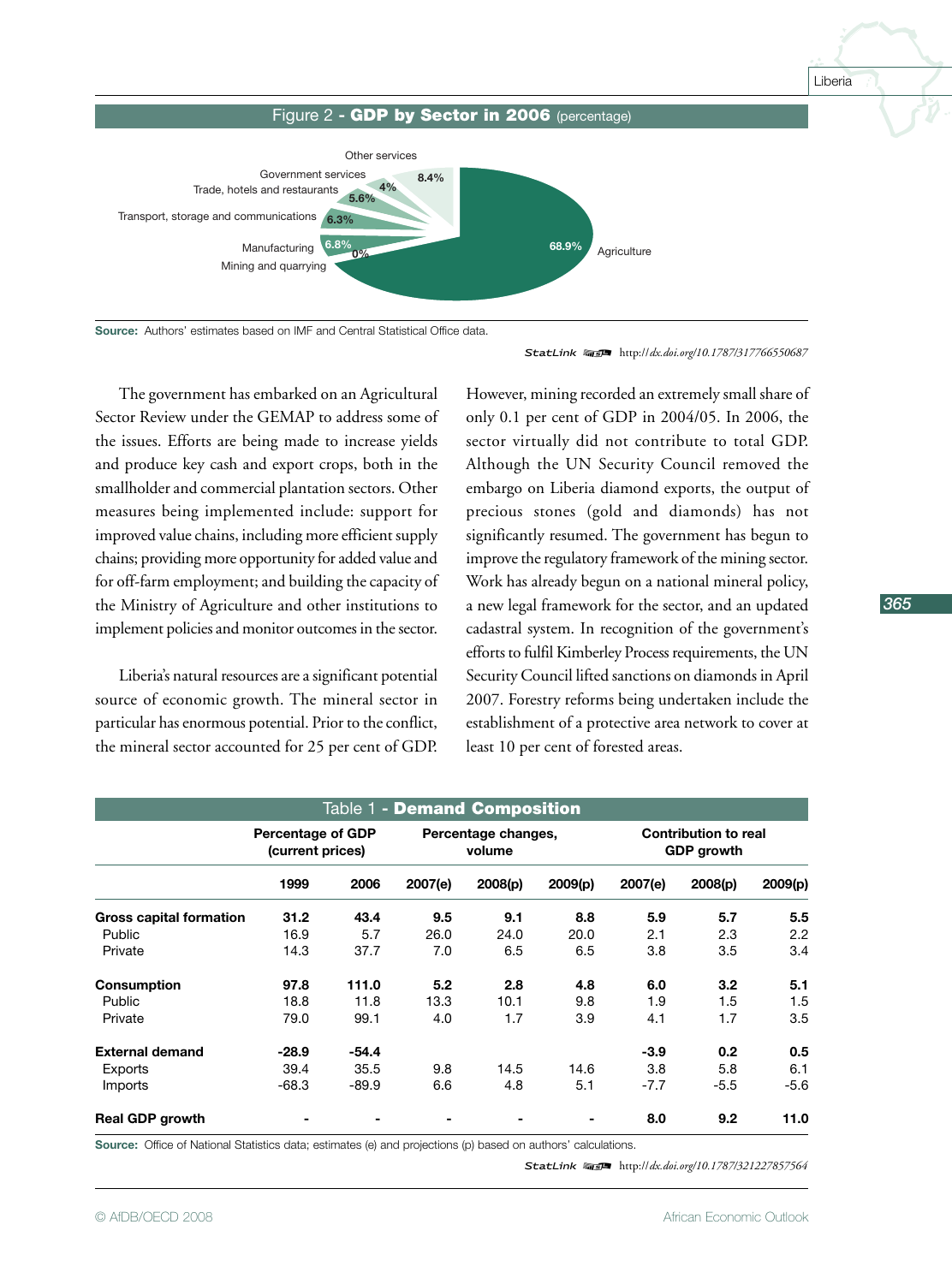Liberia

The service sector accounted for about 24 per cent of GDP during 2004/05. This share rose marginally, to about 25.0 per cent in 2006. Growth in the sector during this period was mainly based on increased activity in the construction, transportation and communications, trade and hotels sub-sectors. The service sector comprising trade, hotels and restaurants is buoyant, whereas the manufacturing sector, as well as the mining sector, remains weak.

The demand composition of GDP reveals that strong growth in the volume of public investment contributed to growth in 2007 and will do so again in 2008 and 2009. Public investment is concentrated in reconstruction efforts in infrastructure, especially roads. This is an encouraging sign after the war. However, its sustainability is doubtful, depending as it does almost exclusively on foreign savings. On the other hand, the modest expansion in private investment is focused on mining and forestry, which in turn will drive the strong growth in the volume of exports from these sectors and their significant contribution to growth in both years.

## **Macroeconomic Policies**

#### *Fiscal Policy*

The government is implementing a wide range of measures to improve fiscal management. However, as

the government cannot borrow (though consideration may be given in the future to short-term borrowing for liquidity management), the macroeconomic influence of fiscal policy is limited.

In mid-2006, the government signed a Memorandum of Understanding between key revenuegenerating state-owned enterprises (SOEs) and commercial banks. All revenues and fees of SOEs are now deposited openly in a small number of accounts that are closely monitored to ensure that the revenues are not misused. Furthermore, internationally recruited experts have been seconded to key ministries and other public agencies with co-signing authority to establish transparent financial management systems and to report openly on SOE operations, revenues and spending.

The government has also made a strong effort to improve tax and customs administration, including a revision of tax rates and the reduction of exemptions. Measures taken in 2006 and 2007 include: enforcement of pre-shipment inspections for imports and exports, including an increase in the penalty for failure to comply; improving tax collection through strengthening the Large Taxpayer Unit (LTU); implementation of a computerised tax payment system; elimination of noncash payment of taxes; reducing import tax exemptions and improving the management of those granted to nongovernmental organisations (NGOs); redefining the base for the goods and services tax on imports; and

| Table 2 - <b>Public Finances</b> (percentage of GDP) |      |        |      |      |         |         |         |  |  |
|------------------------------------------------------|------|--------|------|------|---------|---------|---------|--|--|
|                                                      | 1999 | 2004   | 2005 | 2006 | 2007(e) | 2008(p) | 2009(p) |  |  |
| Total revenue and grants <sup>a</sup>                | 12.7 | 16.0   | 15.6 | 13.9 | 13.6    | 13.4    | 12.5    |  |  |
| Tax revenue                                          | 10.6 | 14.5   | 14.7 | 13.2 | 12.6    | 12.5    | 11.6    |  |  |
| Grants                                               | 1.4  | 0.2    | 0.2  | 0.2  | 0.4     | 0.4     | 0.4     |  |  |
| Total expenditure and net lending <sup>a</sup>       | 10.9 | 16.1   | 14.8 | 9.7  | 12.1    | 12.5    | 12.4    |  |  |
| Current expenditure                                  | 7.7  | 13.9   | 12.8 | 9.1  | 11.4    | 11.7    | 11.5    |  |  |
| <b>Excluding interest</b>                            | 7.0  | 13.3   | 12.5 | 8.9  | 9.5     | 10.2    | 10.2    |  |  |
| Wages and salaries                                   | 1.8  | 5.6    | 8.2  | 4.8  | 4.5     | 4.4     | 4.1     |  |  |
| Interest                                             | 0.7  | 0.6    | 0.3  | 0.2  | 1.9     | 1.5     | 1.3     |  |  |
| Capital expenditure                                  | 3.3  | 2.3    | 2.1  | 0.6  | 0.7     | 0.8     | 0.9     |  |  |
| <b>Primary balance</b>                               | 2.4  | 0.5    | 1.1  | 4.4  | 3.4     | 2.4     | 1.4     |  |  |
| <b>Overall balance</b>                               | 1.8  | $-0.1$ | 0.8  | 4.2  | 1.5     | 0.9     | 0.1     |  |  |

a. Only major items are reported

**Source:** IMF data; estimates (e) and projections (p) based on authors' calculations.

12 http://*[dx.doi.org/10.1787/322002730145](http://dx.doi.org/10.1787/322002730145)*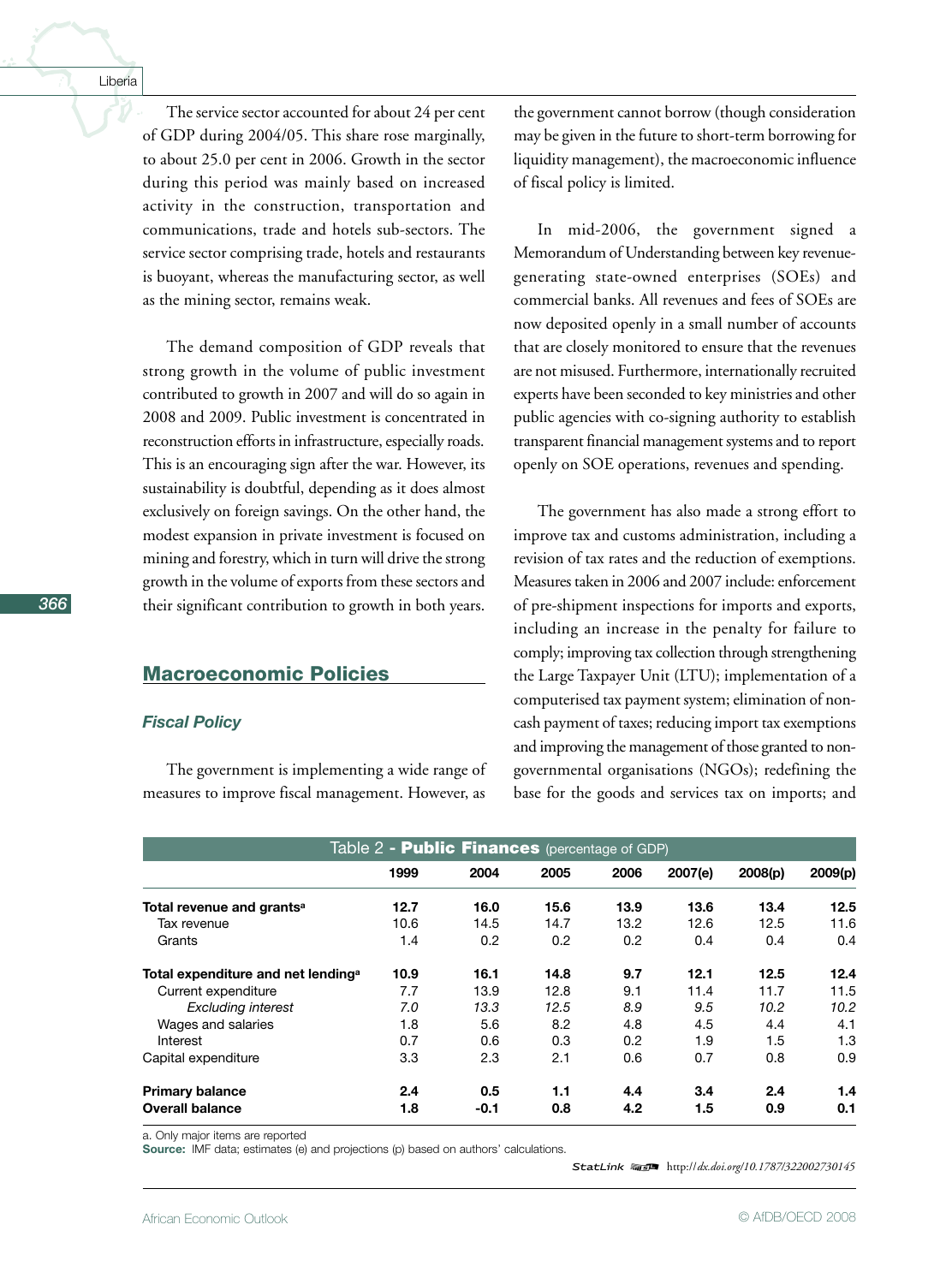increasing the excise tax on beer and cigarettes. Also in 2008, the government intends to eliminate the granting of ad hoc tax exemptions to individual investors outside of the Liberia Revenue Code (LRC).

Domestic revenues have risen significantly in response to the measures put in place. In nominal terms, domestic revenue rose from USD 56.0 million in 2004 to USD 79.3 million 2005, and further to USD 84.6 million in 2006. In 2007, domestic revenue was estimated to be 79 per cent higher than the preceding year, though this sharp rise was due to a one-off payment of USD 15 million to the government by Mittal Steel. On the other hand, the domestic tax effort remains low and below historical ratios, presenting a challenge for further reforms. Tax revenue as a percentage of GDP has declined to 13.2 in 2006 and is projected to fall to 11.6 in 2009.

On the expenditure side of the budget, the government has strengthened its commitment control system, reinforcing the role of the Cash Management Committee, which now ensures that expenditures are consistent with funds available. As a result the government now implements a cash-based budget.The government has also taken initial steps to develop a multi-year fiscal framework to guide spending agencies in expenditure planning. To further increase transparency, the government produced an Annual Fiscal Report 2005/06 for parliamentary and public scrutiny.

The government's fiscal measures resulted in an overall fiscal surplus, equivalent to 4.4 per cent of GDP in 2006. However, the fiscal surplus in 2006 is much lower when expenditures are measured on a commitment, rather than on the government's cashbudget basis. As a result of delays in approving expenditures during the early part of 2006 (which were the result of the enactment of a revised budget, the strengthening of the interim commitment control system and the introduction of the Public Procurement and Concessions Act), many government cheques were only printed towards the end of the year and had yet to be cashed when the year ended.The budget surplus was reduced to an estimated 3.4 per cent of GDP in

2007, and is expected to remain in surplus in 2008 and 2009 on a declining trend.

#### *Monetary Policy*

The key objectives of the Central Bank of Liberia (CBL) include the safety and soundness of the Liberian banking system and the adoption and implementation of strategies for dealing with distressed banks. The CBL policies aim to maintain domestic price and exchange rate stability. As the principal policy instrument, the CBL uses foreign exchange auction, a regular programme of bi-weekly auctions, which started in 2006. The government has put in place a Money Management and Policy Review Committee to guide monetary policy decision-making.

Money-supply growth in the Liberian economy has remained moderate, and this has contributed to stable inflation and exchange rates. The growth in broad money supply fell from 49.3 per cent in 2004 to an estimated 35.7 per cent in 2005, and then further declined to 34.4 per cent in 2006. Consumer price inflation, which, given the large share of imports in the economy, is strongly influenced by the trade-weighted exchange rate, has been relatively stable since 2004. Inflation as measured by the consumer price index has averaged about 8 per cent per annum between 2004 and 2007.

The Liberian Dollar (LRD) is a free-floating currency. However, the US Dollar (USD) is also legal tender in Liberia and is used alongside the LRD. But the two currencies are held for different purposes. While the LRD is held for small purchases, especially in the rural areas, and is used by the government to pay civil servants' salaries, the USD is the medium of exchange in trade and financial transactions. Except in 2004 when it strengthened to LRD 47.00/USD 1, the LRD exchange rate versus the USD generally held around LRD 60/USD 1. In the first quarter of 2007, however, it weakened to LRD 61.56/USD 1. The depreciation of the LRD is attributable to the rebound in imports of goods and services. On a trade-weighted basis, the exchange rate has depreciated more since the USD has itself depreciated against the euro and other currencies.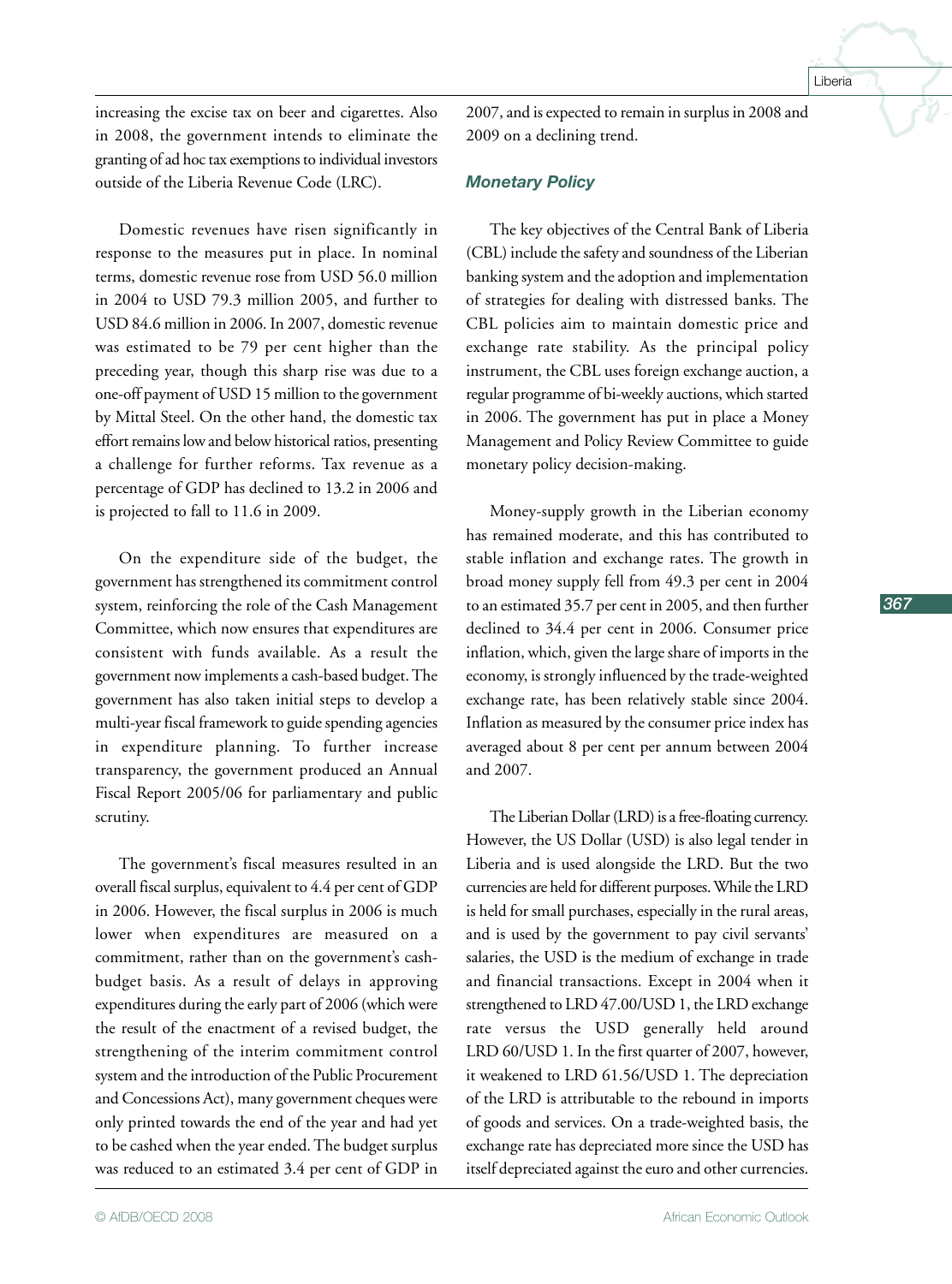## *External Position*

Liberia

Liberia's current account deficit continues to widen. The deficit, which stood at below 10.0 per cent of GDP in 2005, rose sharply to 20.5 per cent of GDP in 2007. The increase in the deficit derived exclusively from the trade deficit, which continues to widen as a result of the larger share of imports in the economy. For similar reasons, the current account deficit is projected to widen further in 2008. On the other hand,

Liberia's capital account deficit has started to improve since 2005 with the re-emergence of private investment and foreign direct investment (FDI).

Liberia emerged from its decade-long civil conflict with a severe external debt problem. As of end-June 2006, Liberia's total external debt in Net Present Value (NPV) terms was estimated at USD 4.5 billion comprising essentially accumulated arrears of debtservice payments. Multilateral institutions represented

| Table 3 - Current Account (percentage of GDP) |         |         |         |         |         |         |         |  |
|-----------------------------------------------|---------|---------|---------|---------|---------|---------|---------|--|
|                                               | 1998    | 2003    | 2004    | 2005    | 2006(e) | 2007(p) | 2008(p) |  |
| Trade balance                                 | $-21.8$ | $-30.6$ | $-35.6$ | -39.6   | $-36.9$ | $-36.9$ | $-31.3$ |  |
| Exports of goods (f.o.b.)                     | 10.2    | 24.0    | 21.5    | 25.7    | 26.2    | 27.5    | 27.7    |  |
| Imports of goods (f.o.b.)                     | 31.9    | 54.6    | 57.1    | 65.3    | 63.2    | 64.5    | 59.0    |  |
| Services                                      | 0.0     | $-11.3$ | $-12.6$ | $-14.8$ | $-13.9$ | $-11.5$ | $-10.8$ |  |
| Factor income                                 | 0.0     | $-20.1$ | $-22.0$ | $-22.5$ | $-20.6$ | $-21.6$ | $-18.6$ |  |
| Current transfers                             | 0.0     | 56.1    | 60.5    | 59.3    | 50.8    | 46.4    | 42.1    |  |
| <b>Current account balance</b>                | $-21.8$ | $-5.9$  | $-9.8$  | -17.6   | $-20.5$ | $-23.6$ | $-18.6$ |  |

Figure 3 **- Stock of Total External Debt** (percentage of GDP)

**Source:** IMF data; estimates (e) and projections (p) based on authors' calculations.

12 http://*[dx.doi.org/10.1787/322732478763](http://dx.doi.org/10.1787/322732478763)*



**Source:** IMF.

<sup>12</sup> http://*[dx.doi.org/10.1787/318756146438](http://dx.doi.org/10.1787/318756146438)*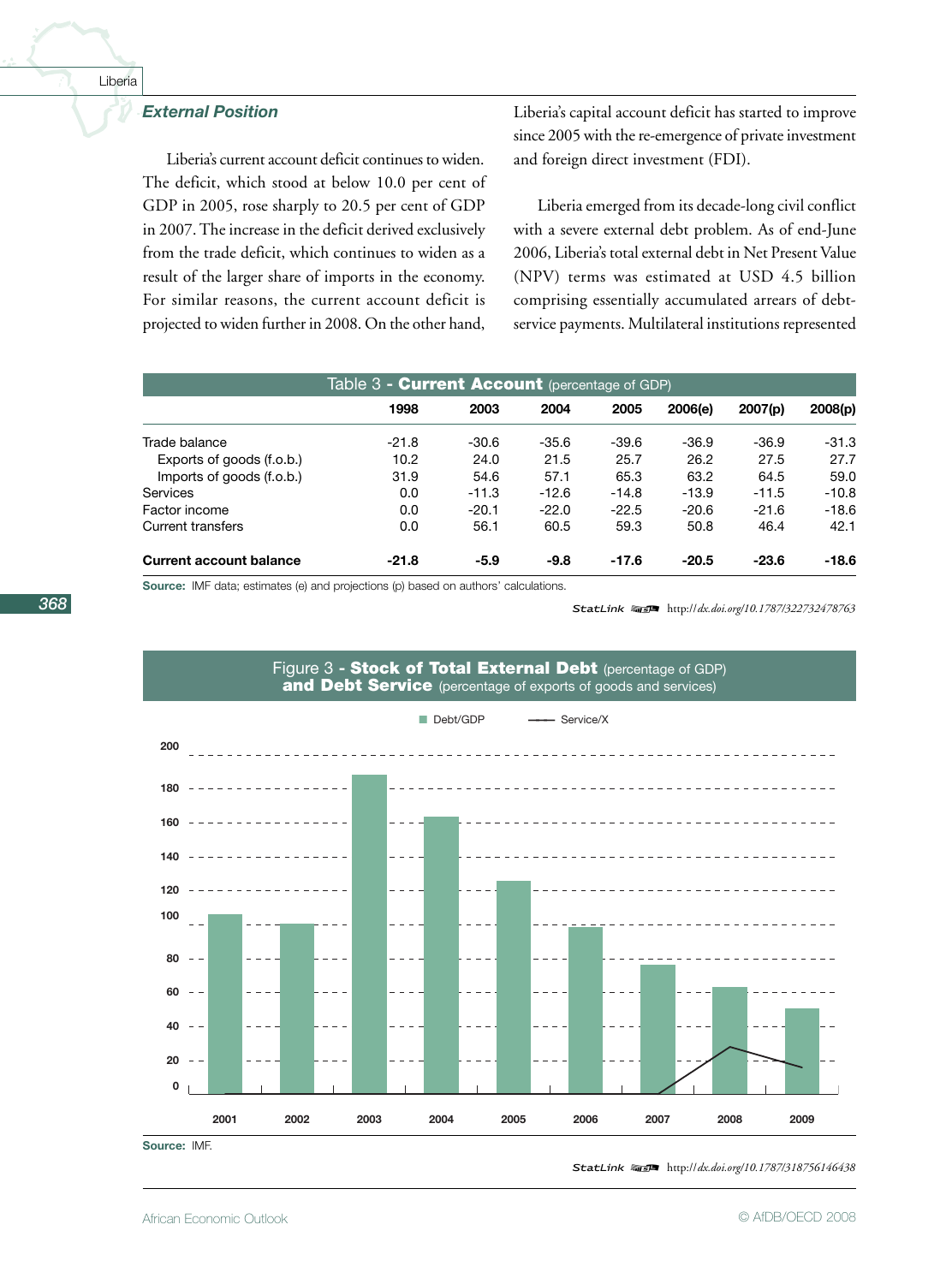the largest creditor group, followed by bilateral creditors. Total external debt relative to exports of goods and services stood at 196.7 per cent.This debt/export ratio was significantly above the Heavily Indebted Poor Countries (HIPC) benchmark of 150 per cent.

Liberia is eligible for debt relief under the HIPC and Multilateral Debt Relief Initiative (MDRI) (International Development Association [IDA] and African Development Bank [AfDB]) frameworks, but the country's arrears to the Multilateral Institutions need to be cleared first. It was widely recognised that the country's own ability to clear these arrears was nonexistent, given its acute resource constraints. The International Monetary Fund (IMF), the World Bank and the AfDB have been working with shareholders to find a comprehensive solution to Liberia's arrears problem, and a great deal of progress has been made. In 2007, there was a three-way burden-sharing arrangement among the AfDB (through the Post-Conflict Country Facility [PCCF]), donors, and the Government of Liberia to clear Liberia's arrears of UA 162.41 (Units of Account) million with the AfDB. Liberia paid UA 1.62 million (1 per cent), donors contributed UA 48.24 million (29.7 per cent), and UA 112.55 million (69.3 per cent) was drawn from the PCCF to finance the arrears. The clearing of the arrears paved the way for the AfDB to lift its sanctions on Liberia, normalise relations, and give consideration to debt relief under the HIPC Initiative when Liberia reaches the decision point.

## **Structural Issues**

## *Recent Developments*

Liberia faces several structural challenges, of which the rehabilitation of the infrastructure sector remains the greatest post-war challenge. During the war, there was extensive destruction of basic infrastructure, as a result of which the transport infrastructure base is greatly diminished and needs to be rebuilt. Most of the 10 000 kilometres of existing roads are in an extreme state of disrepair, and they are often completely impassable during the rainy season. The airport and ports are dilapidated and poorly organised, severely hampering international commerce. There is very little electricity generation (only a 2.3 MW grid) supplying mainly institutional customers, as well as individual diesel generators (as 40-50 MW combined production) throughout Monrovia; only 10-15 per cent of Monrovia has running water; the sewerage system is not operational; and no solid waste removal is in place.

The civil conflict resulted in a profound degradation of the country's institutional capacities and the public administration's human resources, resulting from physical damage, losses in human lives, and the interruptions or degradation of education for an entire generation. The conflict has caused serious losses in experienced and competent management-level staff, as well as in material and archiving capacities — "brain drain" continues to be a widespread phenomenon in Liberia.

The government is making attempts at structural reforms to aid economic recovery. The government's programme focuses on short-term employment generation, with a longer-term focus on agriculture, natural resource management, and improving the climate for private-sector recovery. The World Bank and other donors are supporting private sector-led growth through improvements in the regulatory environment and business climate, in addition to the generation of quick-impact employment through labour-intensive infrastructure and agricultural rehabilitation programmes.

In the effort to rebuild critical infrastructure and deliver basic services, the World Bank and the AfDB are supporting infrastructure projects in roads and transport to help make commerce possible and improve the delivery of basic services by developing water infrastructure and rehabilitating both the public and private segments of the energy sector. Also, as a first step towards reversing the massive erosion of publicsector capacity during 14 years of civil war, a Governance Reform Commission was created under the Comprehensive Peace Agreement to oversee an ambitious agenda of reform initiatives covering such areas as: civil service reform, judicial reform,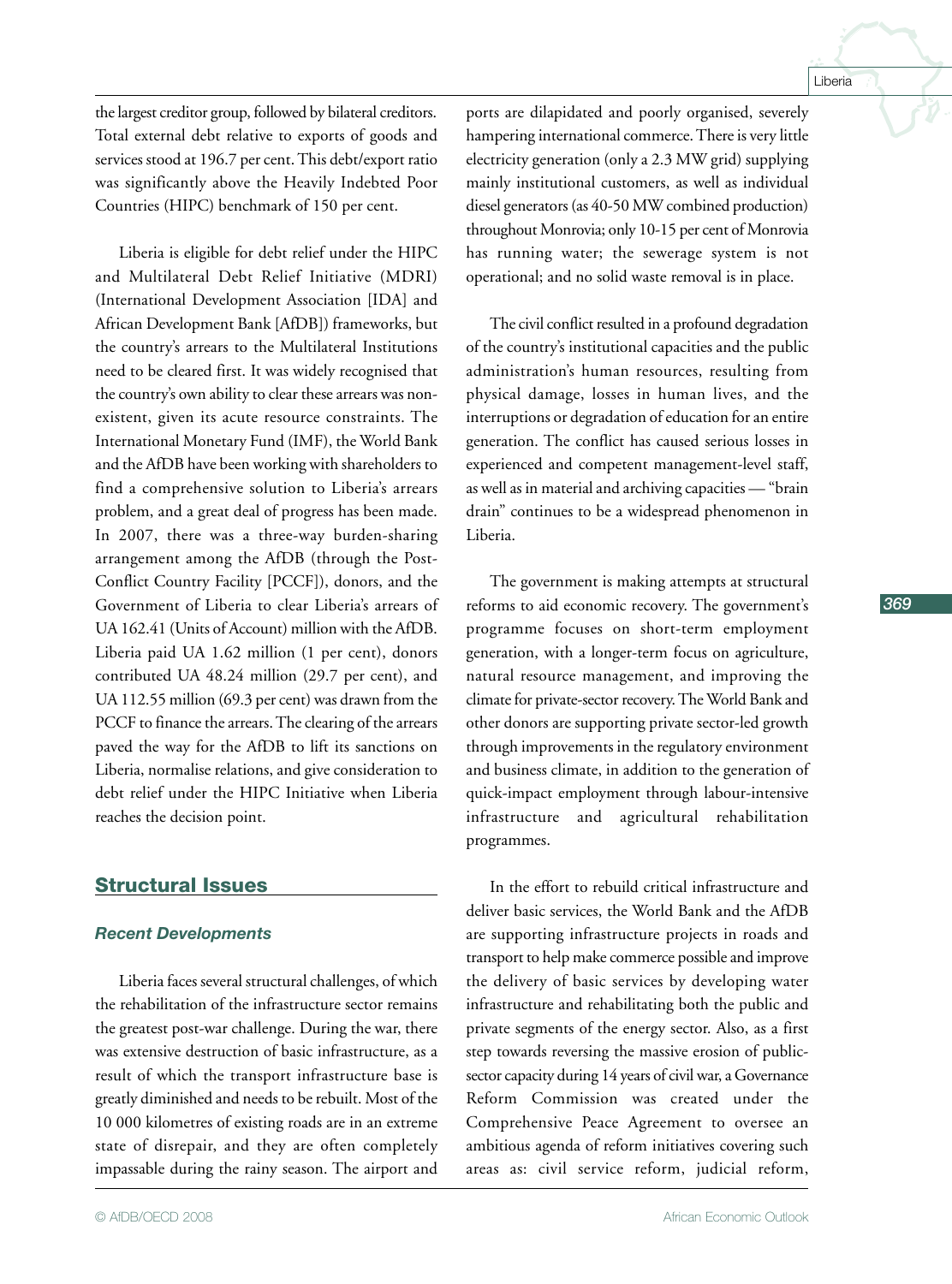constitutional reform, land reform, anti-corruption strategy, code of conduct for public officials, decentralisation, legislative capacity building and security sector reform.

With regard to the private sector, the business environment in Liberia is weak, with little formal activity and few incentives for large-scale private investment. With the few exceptions of major companies such as ArcelorMittal (iron ore) and Firestone (rubber), most businesses are small and informal, and there is very limited access to finance and advisory services. In addition, there are no reliable business support services. The most prevalent institutions providing support to small and medium-sized enterprises (SMEs) are in the public sector, and these possess mixed track records and limited potential due to their dependence on limited government funding and a weak skills/ knowledge base. As a result, there is generally a weak entrepreneurship culture and a low level of productivity in local firms. Nonetheless, the government is committed to private sector-led growth, focusing particularly on an enabling environment for the private sector. In 2007 the government published the "Investor's Guide to Liberia" as a step towards creating a stable, secure and transparent environment for investors.

Although, with the support of the IMF, progress has been made in improving bank capitalisation, the banking system remains fragile, with a high share of non-performing loans. The CBL is now working on plans to address the banking sector's non-performing loans: this is being approached through efforts to restructure under-capitalised banks. In 2006, the authorities signalled that there would be no licences issued to new banks until the non-performing loans problem had been addressed. Good progress has already been made in this regard, as the ratio of non-performing loans to total advances has been estimated to have come down from 62 per cent in 2003 to 18.4 per cent in 2005. In view of the asset quality situation, an additional weakness in the Liberian banking system is that 80 per cent of the revenues of the banks are generated predominantly from "fees" rather than "interest income".The challenges to the Central Bank also include the weakness of confidence in the banking

system, which is reflected by the fact that 80 per cent of the money supply is held outside the banks and 50 per cent of public cash is held in US Dollars.

#### *Technical and Vocational Skills Development*

The national objectives and strategies of technical and vocational education and training (TVET) are to empower rural residents as well as vulnerable groups; it thus has a prominent place in the national Poverty Reduction Strategy Paper (PRSP). The country's TVET system virtually collapsed during the civil conflict. As one element in its rehabilitation, the Ministry of Labour has recently designed a series of quick-employment training programmes for ex-combatants in order to integrate these young men and women into the work force. Since 2005, the Ministries of Education and Labour have started a programme of community youth empowerment. This programme is geared toward encouraging youths and ex-combatants (who are often very young and former child soldiers) to engage actively in activities that will provide them with a living. About 5 000 youths from all over the country have been participating in the programme. Some of the skills taught include: carpentry, missionary work, computer software, computer repair, agriculture, domestic skills, and other related vocational educational activities.

It is the sole duty of the Bureau of Vocational and Technical Services within the Ministry of Education to check on the programmes of other line ministries and agencies to ensure that their programmes are in line with national, as well as regional, vocational education agendas. Those falling below standard are automatically closed down.

#### **Political Context**

The 2003 Comprehensive Peace Agreement (CPA) signed by Liberia's warring factions in 2003 paved the way for the establishment of the National Transitional Government of Liberia (NTGL), which organised the historic presidential elections in 2006 that saw Ellen Johnson-Sirleaf become the first democratically elected female Head of State in Africa. However, the stability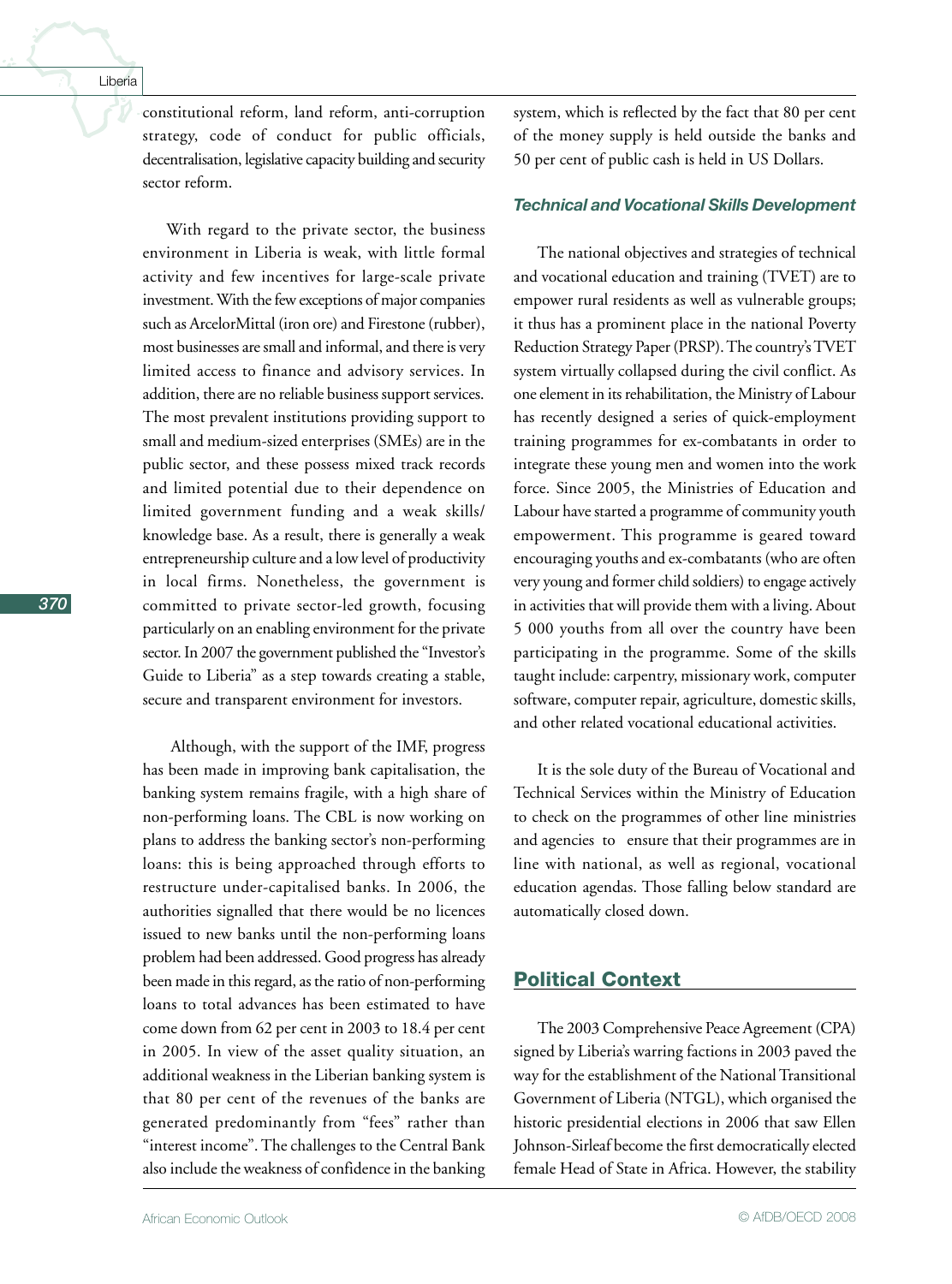of Liberia's political and security situation depends upon the United Nations Mission in Liberia (UNMIL), which has deployed 15 000 peacekeepers and 1 115 police personnel in the country.

Governance issues have been a key historical driver of conflict in Liberia, and the system of vested interests remains entrenched in the public sector. Robust governance diagnostics arescarce, but the *2006 Global Integrity Report* rated Liberia as "Very Weak" on four of six indicators, including: government accountability; administration and civil service; oversight and regulation; and anti-corruption and rule of law, and the World Bank's *Post-Conflict Performance Indicators* rated Liberia 2.3 (on a 6-point scale) on public-sector management and institutional performance, although this is an improvement from a rating of 1.7 in previous years.

The government is making efforts to improve the governance situation in the country. The I-PRS addresses the challenge of strengthening the rule of law, rebuilding the public sector, and strengthening governance at all levels of government and civil society. In 2007, the government replaced the Governance Reform Commission by the Governance Commission (GC) to promote good governance in the public sector. The GC has undertaken the revision of the mandates, functions and structures of the ministries of Agriculture, Gender and Development, Youth and Sports, and Labour, in addition to gathering establishment data from more than half of the 15 ministries. The rationalisation of the ministries and agencies of public institutions in Liberia is yet to be finalised and approved by the government.

Also, in 2007 the government adopted an anticorruption strategy, drafted in consultation with international partners, to demonstrate its commitment to promoting good governance in public affairs. The government intends to establish an independent anticorruption commission with its own investigative and prosecutorial powers. In 2007, to further its drive towards reducing corruption, the general concessions and contract review of 96 major contracts was completed, with a number of contracts being cancelled, while the concessions granted to Mittal Steel were

successfully renegotiated on terms which are much more favourable to Liberia. The government has also subscribed to the Extractive Industries Transparency Initiative(EITI) and has started work on implementing the Kimberley Process. Efforts are also under way to transform the General Auditing Commission (GAC) into an effective supreme audit institution by ensuring its legal independence, and to strengthen it.

## **Social Context and Human Resources Development**

In spite of the recent positive growth trends, the incidence of poverty remains high and other aspects of the social situation remain dire. A recent United Nations Development Programme(UNDP) survey conducted in 2005 and a survey on food security and nutrition conducted by the government in collaboration with the Food and Agriculture Organization (FAO)/World Health Organization (WHO) in 2006 together provide some relevant indicators: 11 per cent of the households surveyed were food-insecure, and 40 per cent were highly vulnerable to food insecurity. 41 per cent were moderately vulnerable to food insecurity, while 9 per cent could be considered to be food-secure. The World Bank estimates that over three-quarters of Liberia's three million people live below the poverty line of USD 1 per day. Moreover, the government estimates that 80 per cent of the labour force works in the informal sector, if at all. The government is working to ensure that spending is increasingly pro-poor. In 2007, the government adopted a short-term national poverty reduction plan to tackle the country's massive unemployment.The 2007 budget re-allocated resources to pro-poor sectors, and the budget for social services, including education and health, has been increased to one-quarter of all government expenditure.

Improving health and education is recognised as the key to rebuilding Liberia's human resources. Presently, health services are meagre, with only 390 clinics operating, of which 80 per cent are supported by humanitarian assistance. The closure of internally displaced persons (IDP) camps and the departure of relief NGOs which had operated throughout the war